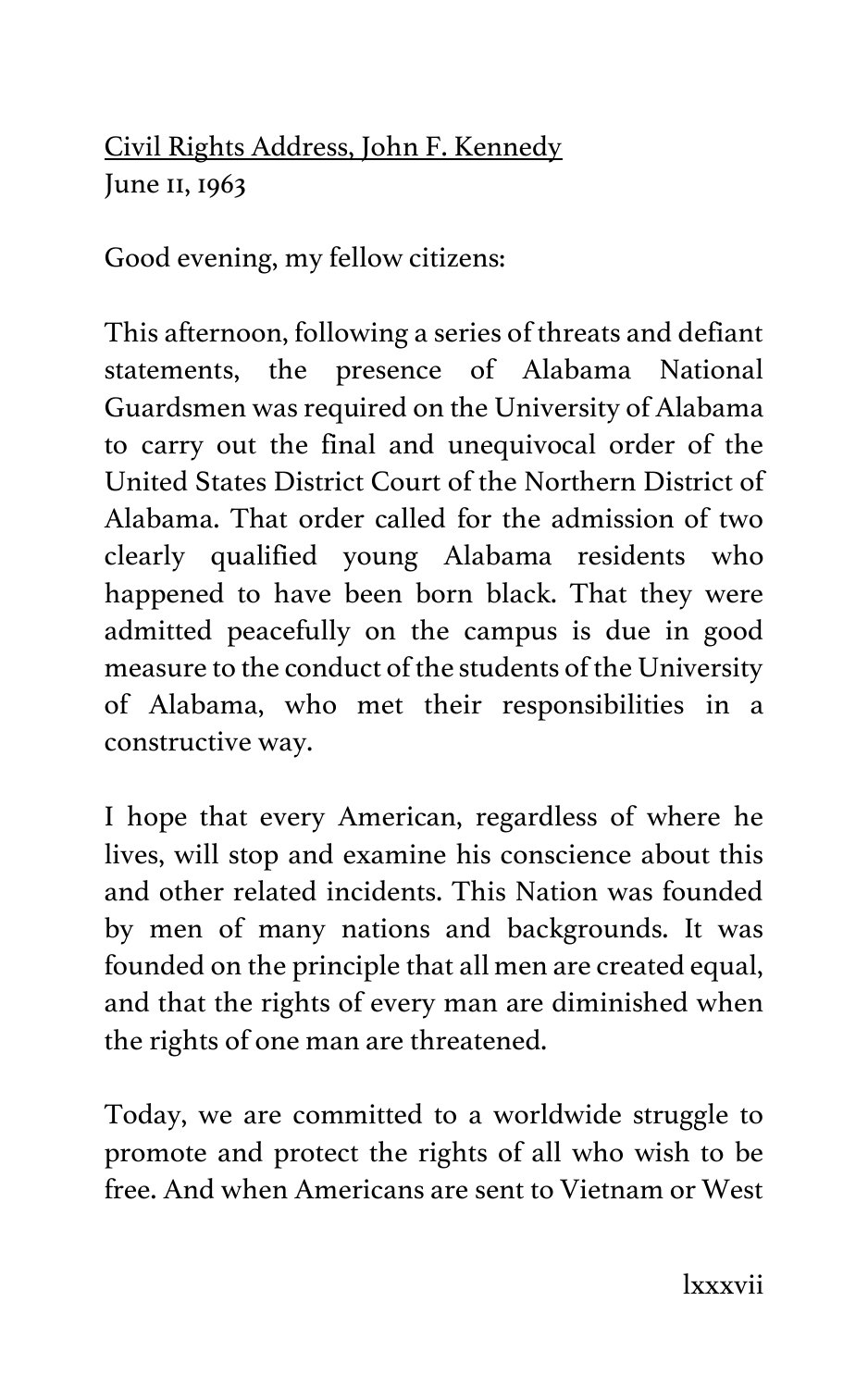Berlin, we do not ask for whites only. It ought to be possible, therefore, for American students of any color to attend any public institution they select without having to be backed up by troops. It ought to to be possible for American consumers of any color to receive equal service in places of public accommodation, such as hotels and restaurants and theaters and retail stores, without being forced to resort to demonstrations in the street, and it ought to be possible for American citizens of any color to register and to vote in a free election without interference or fear of reprisal. It ought to to be possible, in short, for every American to enjoy the privileges of being American without regard to his race or his color. In short, every American ought to have the right to be treated as he would wish to be treated, as one would wish his children to be treated. But this is not the case.

The black baby born in America today, regardless of the section of the State in which he is born, has about onehalf as much chance of completing a high school as a white baby born in the same place on the same day, one-third as much chance of completing college, onethird as much chance of becoming a professional man, twice as much chance of becoming unemployed, about one-seventh as much chance of earning \$10,000 a year, a life expectancy which is 7 years shorter, and the prospects of earning only half as much.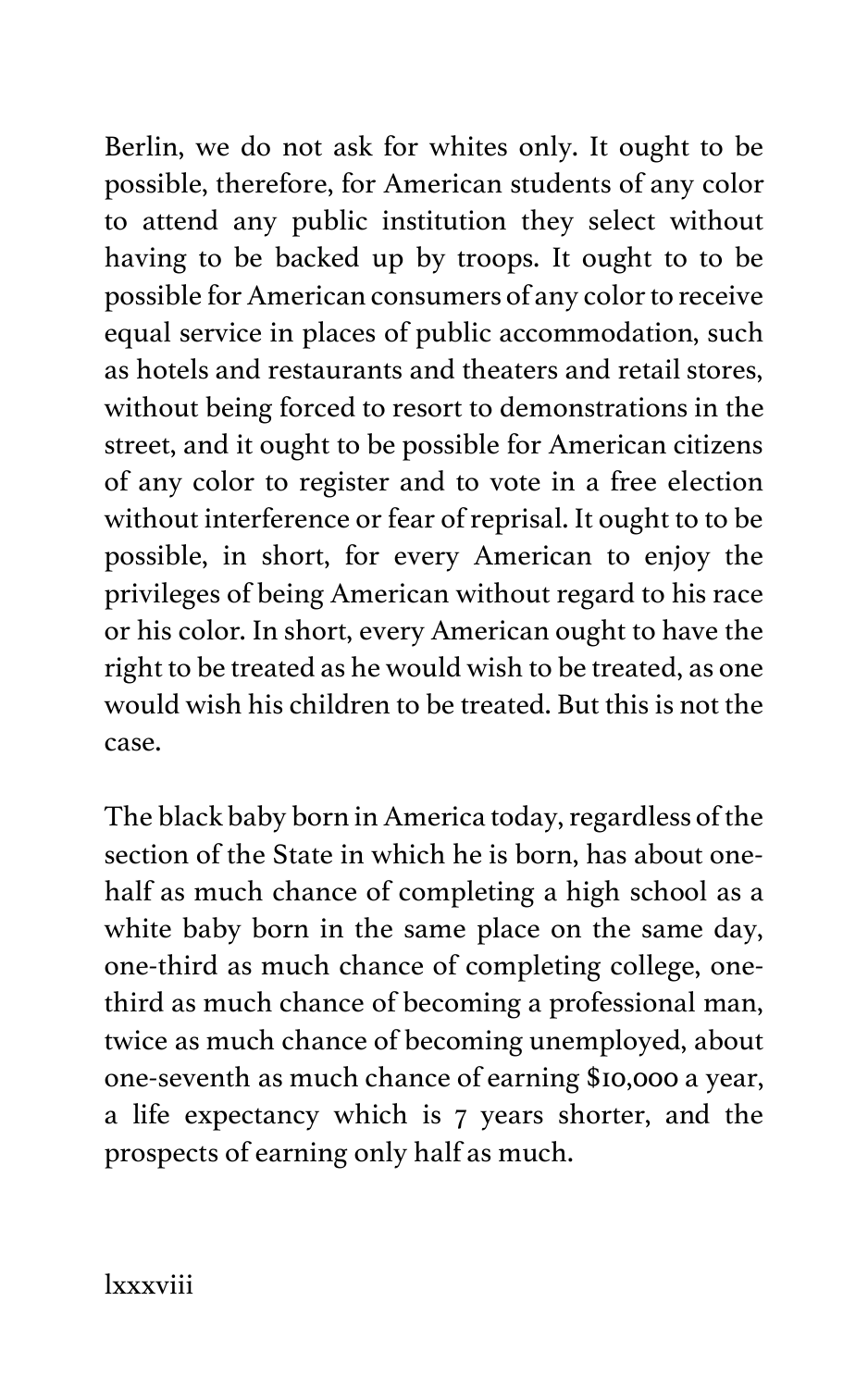This is not a sectional issue. Difficulties over segregation and discrimination exist in every city, in every State of the Union, producing in many cities a rising tide of discontent that threatens the public safety. Nor is this a partisan issue. In a time of domestic crisis men of good will and generosity should be able to unite regardless of party or politics. This is not even a legal or legislative issue alone. It is better to settle these matters in the courts than on the streets, and new laws are needed at every level, but law alone cannot make men see right. We are confronted primarily with a moral issue. It is as old as the Scriptures and is as clear as the American Constitution.

The heart of the question is whether all Americans are to be afforded equal rights and equal opportunities, whether we are going to treat our fellow Americans as we want to be treated. If an American, because his skin is dark, cannot eat lunch in a restaurant open to the public, if he cannot send his children to the best public school available, if he cannot vote for the public officials who will represent him, if, in short, he cannot enjoy the full and free life which all of us want, then who among us would be content to have the color of his skin changed and stand in his place? Who among us would then be content with the counsels of patience and delay?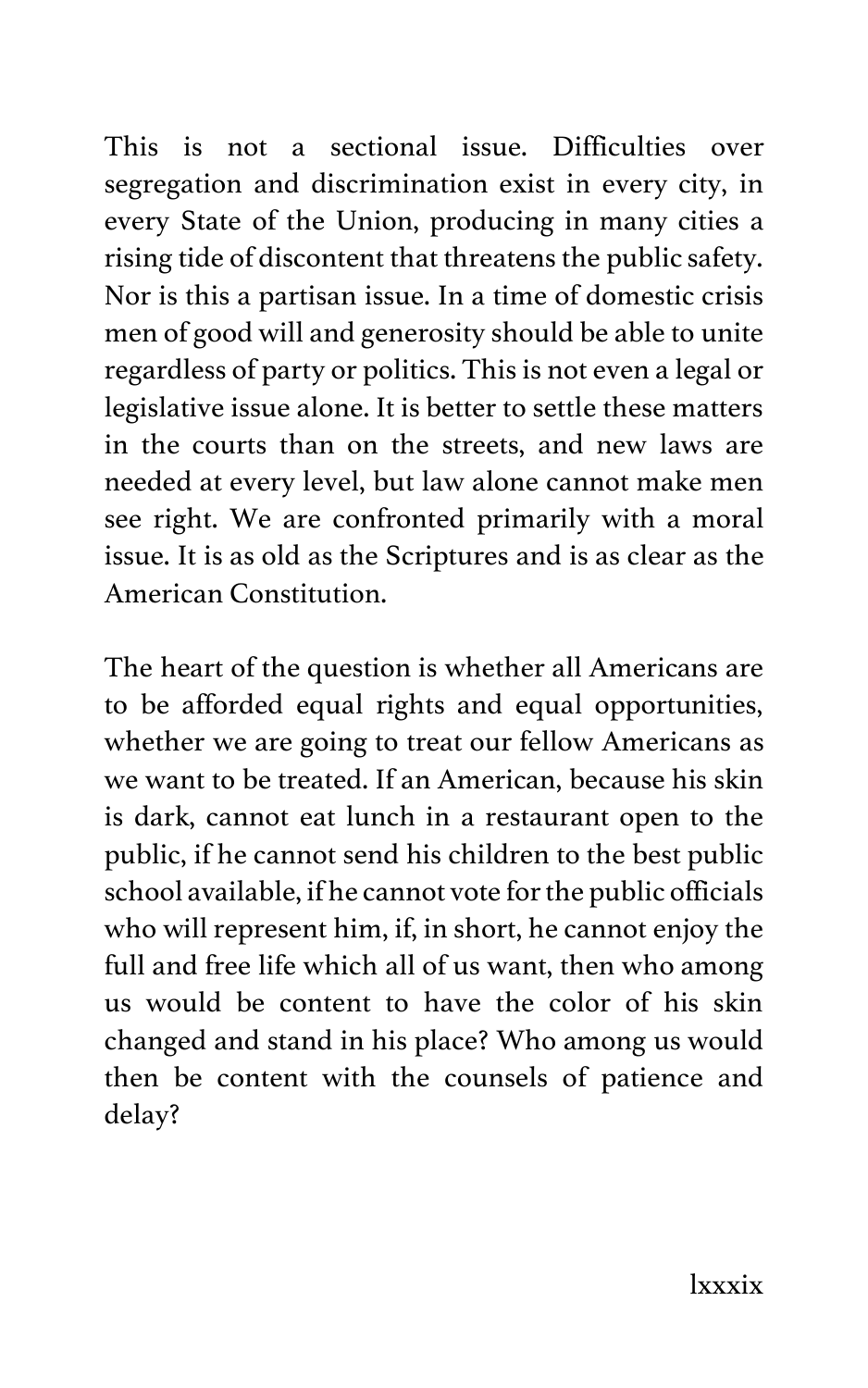One hundred years of delay have passed since President Lincoln freed the slaves, yet their heirs, their grandsons, are not fully free. They are not yet freed from the bonds of injustice. They are not yet freed from social and economic oppression. And this Nation, for all its hopes and all its boasts, will not be fully free until all its citizens are free.

We preach freedom around the world, and we mean it, and we cherish our freedom here at home, but are we to say to the world, and much more importantly, to each other that this is the land of the free except for black people; that we have no second-class citizens except blacks; that we have no class or caste system, no ghettoes, no master race except with respect to blacks?

Now the time has come for this Nation to fulfill its promise. The events in Birmingham and elsewhere have so increased the cries for equality that no city or State or legislative body can prudently choose to ignore them. The fires of frustration and discord are burning in every city, North and South, where legal remedies are not at hand. Redress is sought in the streets, in demonstrations, parades, and protests which create tensions and threaten violence and threaten lives.

We face, therefore, a moral crisis as a country and a people. It cannot be met by repressive police action. It cannot be left to increased demonstrations in the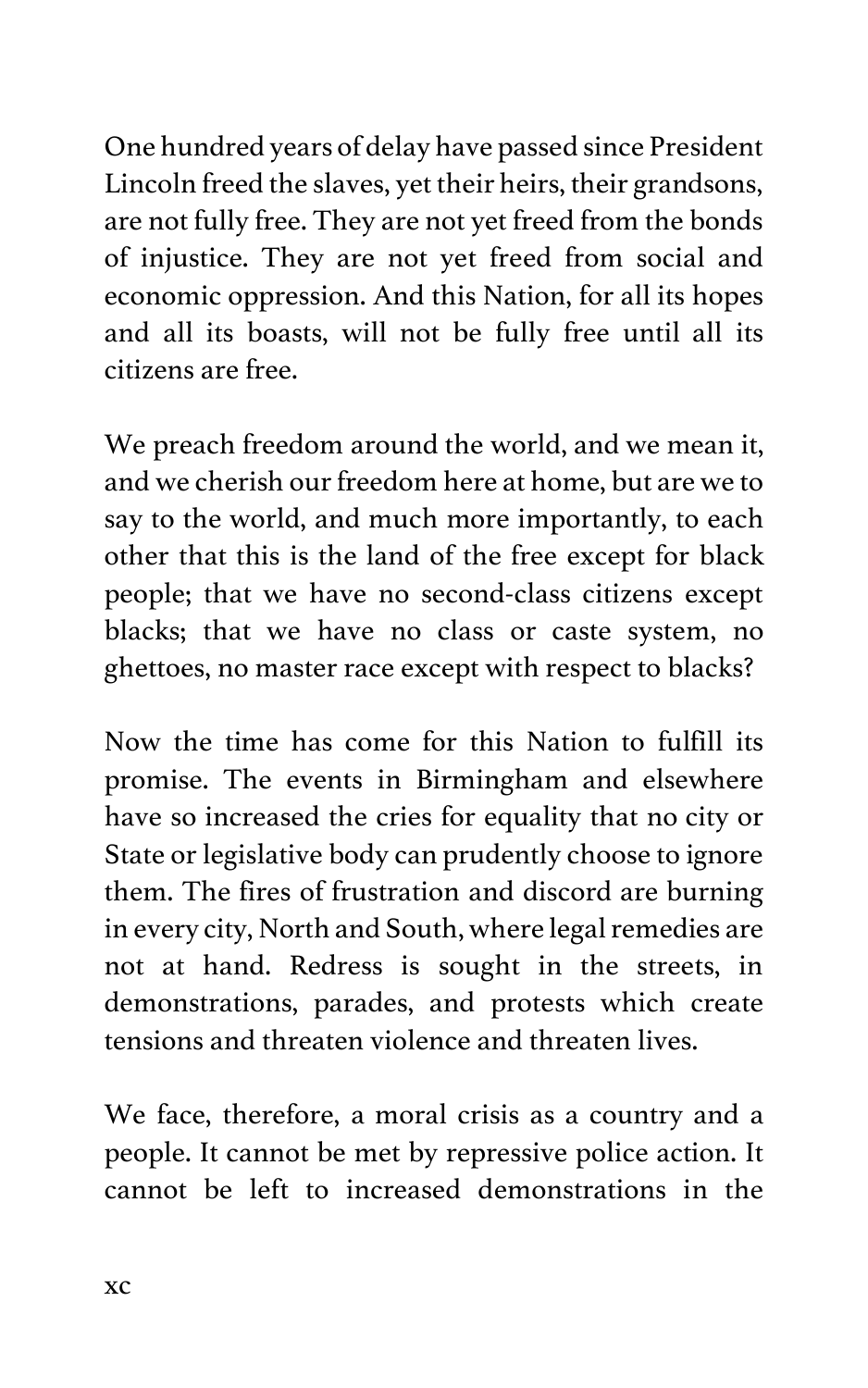streets. It cannot be quieted by token moves or talk. It is a time to act in the Congress, in your State and local legislative body and, above all, in all of our daily lives. It is not enough to pin the blame on others, to say this a problem of one section of the country or another, or deplore the facts that we face. A great change is at hand, and our task, our obligation, is to make that revolution, that change, peaceful and constructive for all. Those who do nothing are inviting shame, as well as violence. Those who act boldly are recognizing right, as well as reality.

Next week I shall ask the Congress of the United States to act, to make a commitment it has not fully made in this century to the proposition that race has no place in American life or law. The Federal judiciary has upheld that proposition in a series of forthright cases. The Executive Branch has adopted that proposition in the conduct of its affairs, including the employment of Federal personnel, the use of Federal facilities, and the sale of federally financed housing. But there are other necessary measures which only the Congress can provide, and they must be provided at this session. The old code of equity law under which we live commands for every wrong a remedy, but in too many communities, in too many parts of the country, wrongs are inflicted on black citizens and there are no remedies at law. Unless the Congress acts, their only remedy is the street.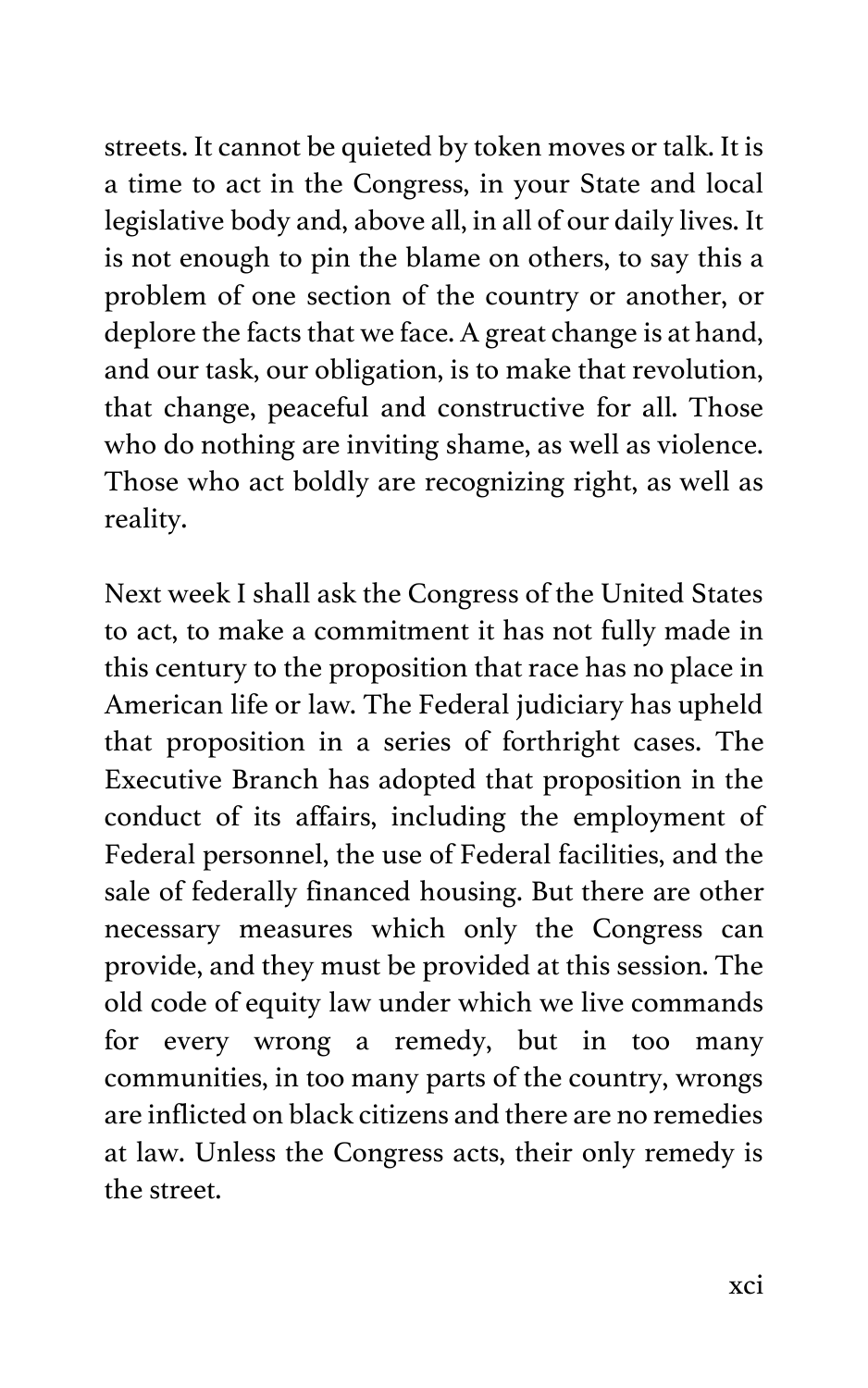I am, therefore, asking the Congress to enact legislation giving all Americans the right to be served in facilities which are open to the public -- hotels, restaurants, theaters, retail stores, and similar establishments. This seems to me to be an elementary right. Its denial is an arbitrary indignity that no American in 1963 should have to endure, but many do.

I have recently met with scores of business leaders urging them to take voluntary action to end this discrimination, and I have been encouraged by their response, and in the last two weeks over 75 cities have seen progress made in desegregating these kinds of facilities. But many are unwilling to act alone, and for this reason, nationwide legislation is needed if we are to move this problem from the streets to the courts.

I'm also asking the Congress to authorize the Federal Government to participate more fully in lawsuits designed to end segregation in public education. We have succeeded in persuading many districts to desegregate voluntarily. Dozens have admitted black people without violence. Today, they are attending a State-supported institution in every one of our 50 States, but the pace is very slow.

Too many black children entering segregated grade schools at the time of the Supreme Court's decision nine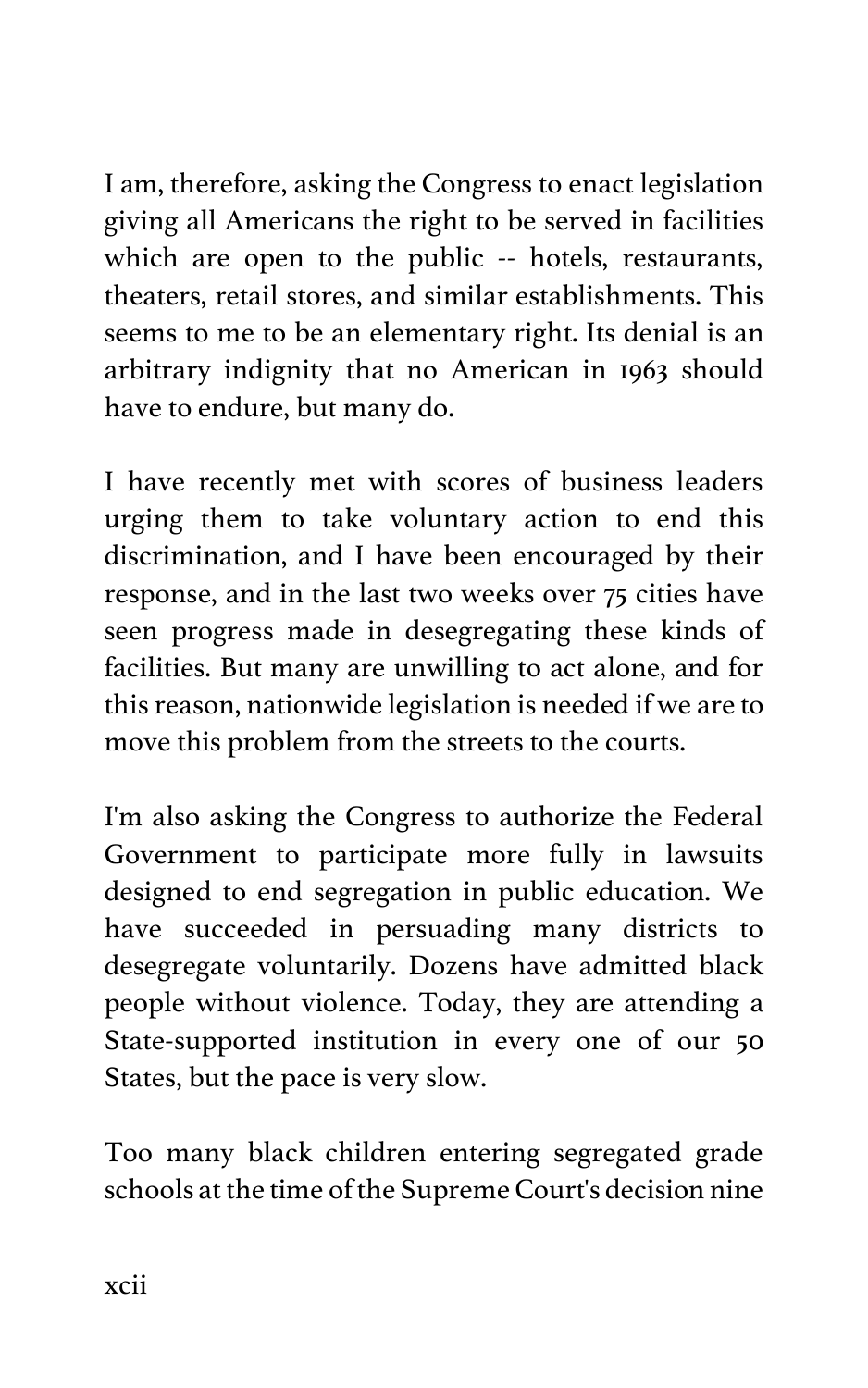years ago will enter segregated high schools this fall, having suffered a loss which can never be restored. The lack of an adequate education denies black men and women a chance to get a decent job.

The orderly implementation of the Supreme Court decision, therefore, cannot be left solely to those who may not have the economic resources to carry the legal action or who may be subject to harassment.

Other features will be also requested, including greater protection for the right to vote. But legislation, I repeat, cannot solve this problem alone. It must be solved in the homes of every American in every community across our country. In this respect I want to pay tribute to those citizens North and South who've been working in their communities to make life better for all. They are acting not out of sense of legal duty but out of a sense of human decency. Like our soldiers and sailors in all parts of the world they are meeting freedom's challenge on the firing line, and I salute them for their honor and their courage.

My fellow Americans, this is a problem which faces us all – in every city of the North as well as the South. Today, there are black citizens unemployed, two or three times as many compared to whites, inadequate education, moving into the large cities, unable to find work, young people particularly out of work without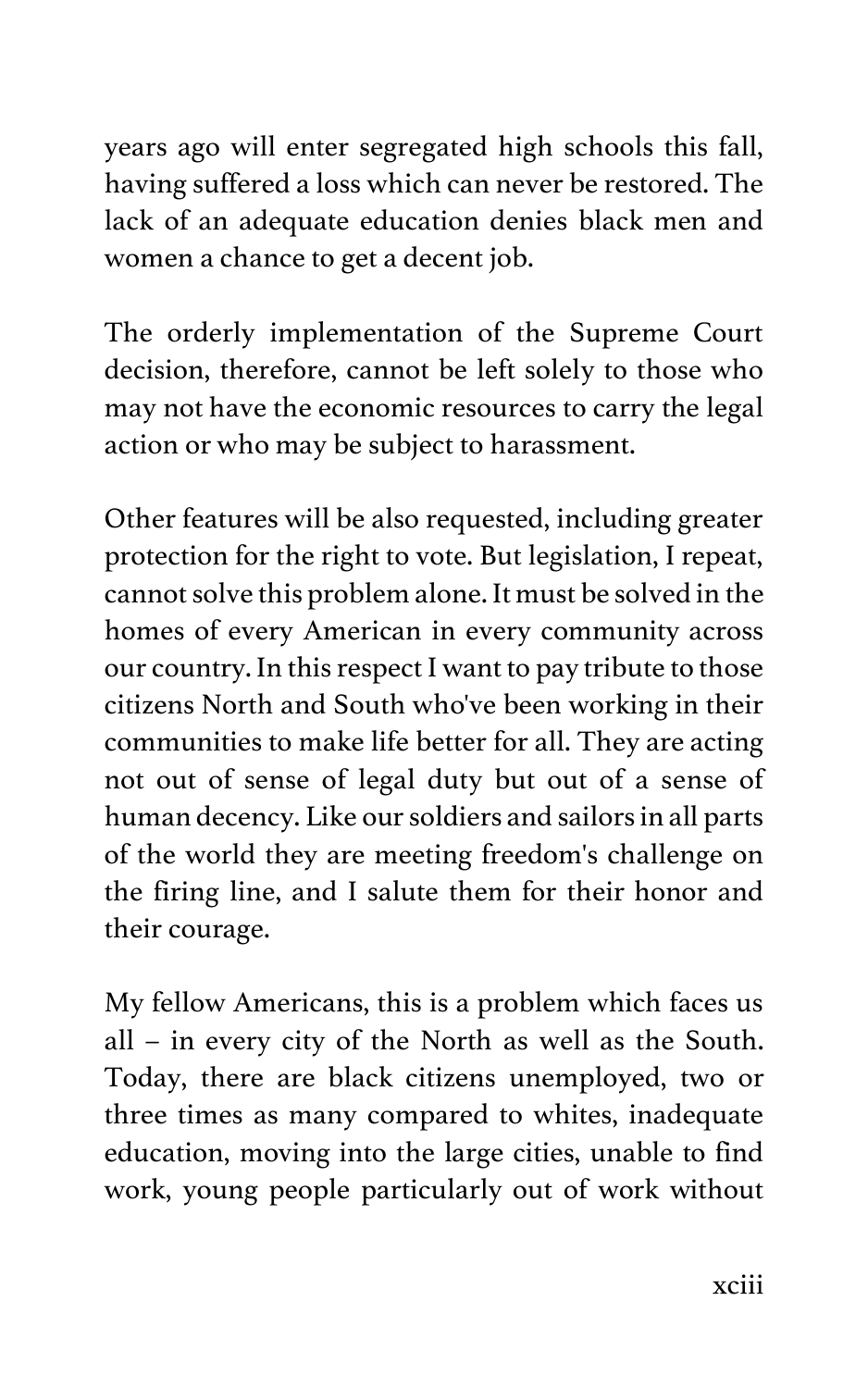hope, denied equal rights, denied the opportunity to eat at a restaurant or a lunch counter or go to a movie theater, denied the right to a decent education, denied almost today the right to attend a State university even though qualified. It seems to me that these are matters which concern us all, not merely Presidents or Congressmen or Governors, but every citizen of the United States.

This is one country. It has become one country because all of us and all the people who came here had an equal chance to develop their talents. We cannot say to ten percent of the population that you can't have that right; that your children cannot have the chance to develop whatever talents they have; that the only way that they are going to get their rights is to go in the street and demonstrate. I think we owe them and we owe ourselves a better country than that.

Therefore, I'm asking for your help in making it easier for us to move ahead and to provide the kind of equality of treatment which we would want ourselves; to give a chance for every child to be educated to the limit of his talents.

As I've said before, not every child has an equal talent or an equal ability or equal motivation, but they should have the equal right to develop their talent and their